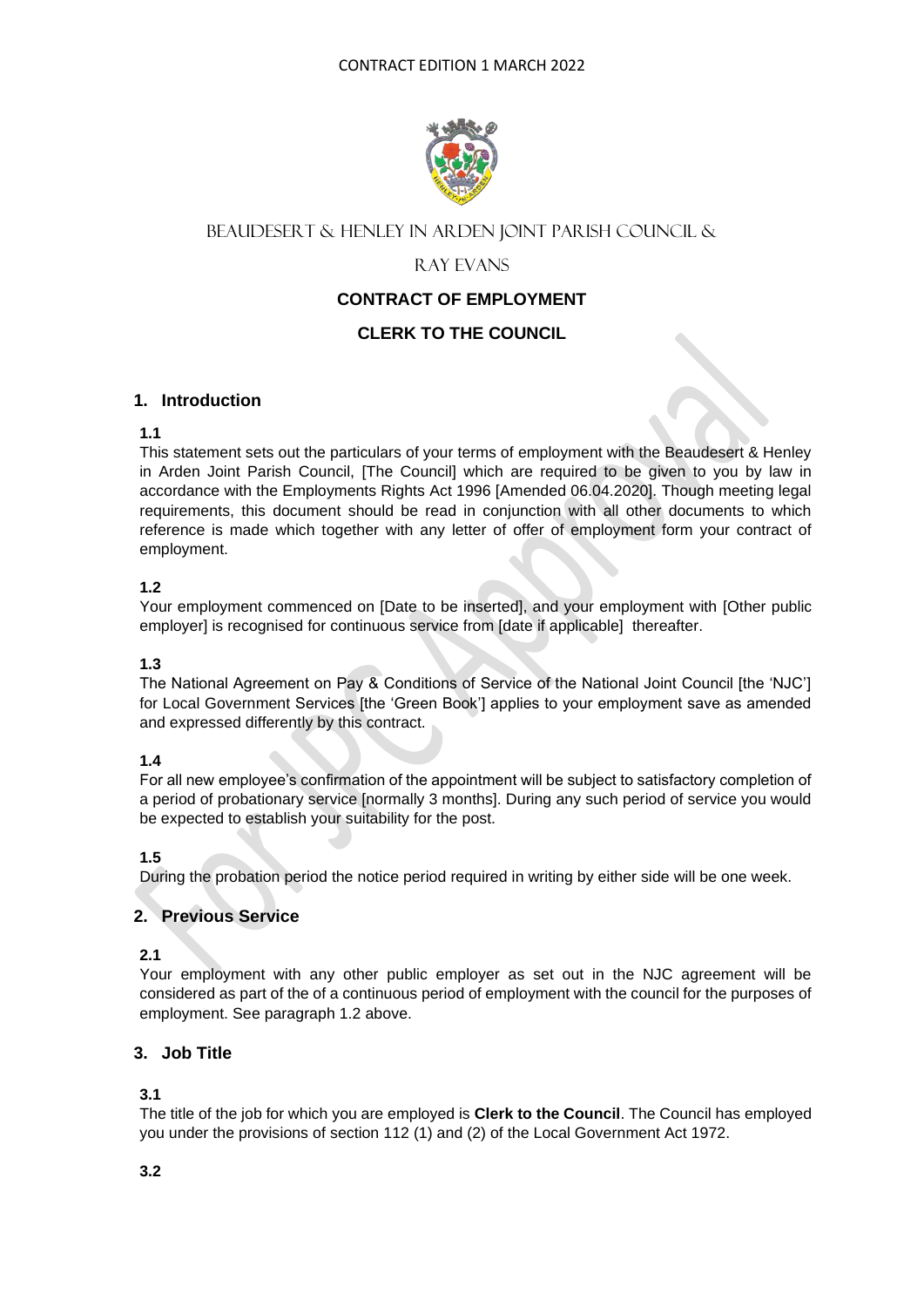The Council from time to time may wish to amend your **job description** which is enclosed, and you may at any time be requested to undertake additional or other duties as necessary to meet the requirements of the Council.

## **4. Declaration of Other Employment**

## **4.1**

It is a condition of this Contract of Employment that you inform the Council of any alternative employment you undertake, in order t ensure that no tax or insurance liabilities will accrue to the Council and that the provisions of the Working Time Regulations are not compromised. The Council also reserves the right to require that any other employment that you undertake does not conflict with the role or standards required to be undertaken or met in the public office of the Clerk to the Council.

## **5. Place of Work**

## **5.1**

Your usual place of work is [insert address] with some work carried out in [insert address] as required.

## **6. Salary**

## **6.1**

Your salary is in accordance with the current NJC salary point [insert number] £00.00 per hour.

## **6.2**

Subject to a satisfactory performance, you will progress automatically through the salary scale by annual increments until you reach the maximum of the scale. Your first increment will be payable on 1<sup>st</sup> April [enter year] and thereafter on the 1<sup>st</sup> of April each year until you reach the maximum of the scale. The Council may withhold an increment if it is considered that performance fell below the level expected, following an annual appraisal review, or award an additional increment for exemplary performance if it chooses to do so.

## **6.3**

In addition to one salary point will be added to your salary, up to a maximum of four points, for success in obtaining or already holding each of the following qualifications:-

- The Certificate in Local Council Administration and other relevant qualifications such as:-
- Certificate in Local Policy Studies First Year
- The Certificate in Local Policy Studies
- The Diploma in Local Policy Studies
- BA (Hons) Degree Local Policy Studies [De Montfort University]

## **7. Method of Payment**

## **7.1**

Your salary will be paid by bank transfer [or cheque] at monthly intervals to reach your bank or building society as cleared funds by the last working day of the month.

## **8. Expenses**

**8.1**

Any travel, mileage, subsistence expenses incurred by you and approved by Council will be paid at the agreed NJC rate laid down at the time.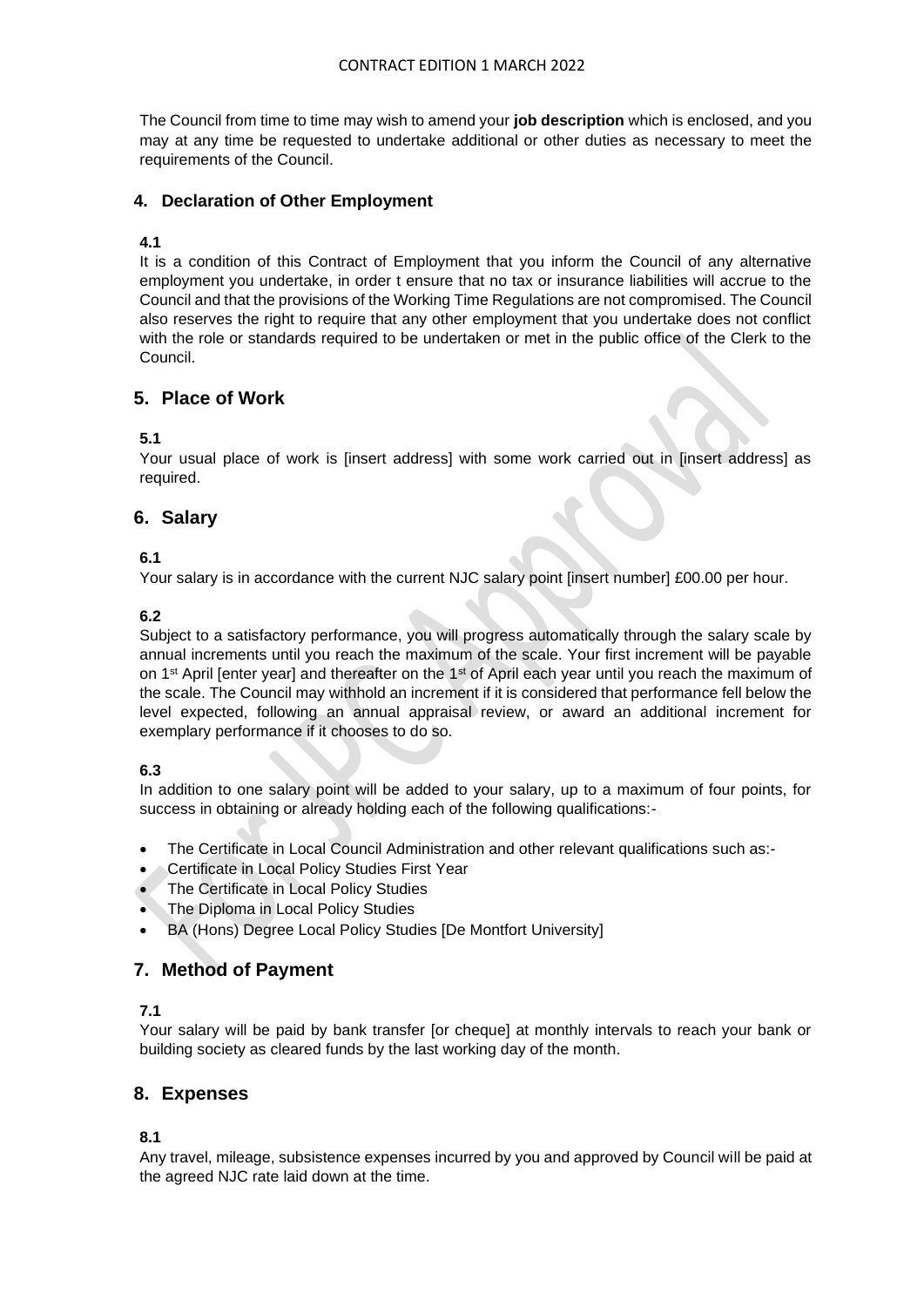# **9. Working from Home Additional Clauses [If Applicable]**

## **9.1**

The Council will pay the allowable tax free allowance for working from home to cover all normal expenses [Currently up to £6.00 per week 2020]

## **9.2**

If the Council requires that your office, for the purposes of the Council, is your own home, then it will carry out a Risk Assessment to check the accommodation to ensure that Health & Safety regulations are met. The Council undertakes to meet the cost of ensuring that these conditions are met.

## **9.3**

The Council will reimburse all expenses incurred by you in the discharge of the duties that are approved by the Council.

## **9.4**

The cost of stationery and consumables and computer consumables against invoices submitted to the Council will be reimbursed.

#### **9.5**

The Council will provide a separate telephone/fax line or reimburse all telephone call expenses incurred on a private line against an itemised account.

#### 9.6

The Council will pay an agreed sum to take into account the use of the space, lighting, heating and electricity due to working from a private premises of the Clerk to the Council.

#### 9.7

The Council will provide a dedicated computer or agreed sum on a quarterly basis to include depreciation for the use of a private computer belonging to the Clerk to the Council.

#### $Q$  $R$

The Council will pay for all necessary software or upgrades required for the Clerk to the Council to fulfil the duties required by the Council.

#### 9.9

The Council agrees to fully indemnify the Clerk to the Council for bot Employers ad Public Liability Insurance for working from their own premises and any additional premium required by the Clerk to their own insurance that may be charged as additional premium for working on the Council's behalf at home on providing evidence of the increase in premium.

#### 9.10

You will make yourself available to members if the public and for work-related meetings or training during agreed hours at the designated address or alternatively at other accessible premises designated by the Council.

#### 9.11

The Council, reserves the right to rescind agreement to your working from home should organisational, technical or performance issues make continued working from home untenable. You will be consulted prior to any such decision being made.

## **10.Appraisal**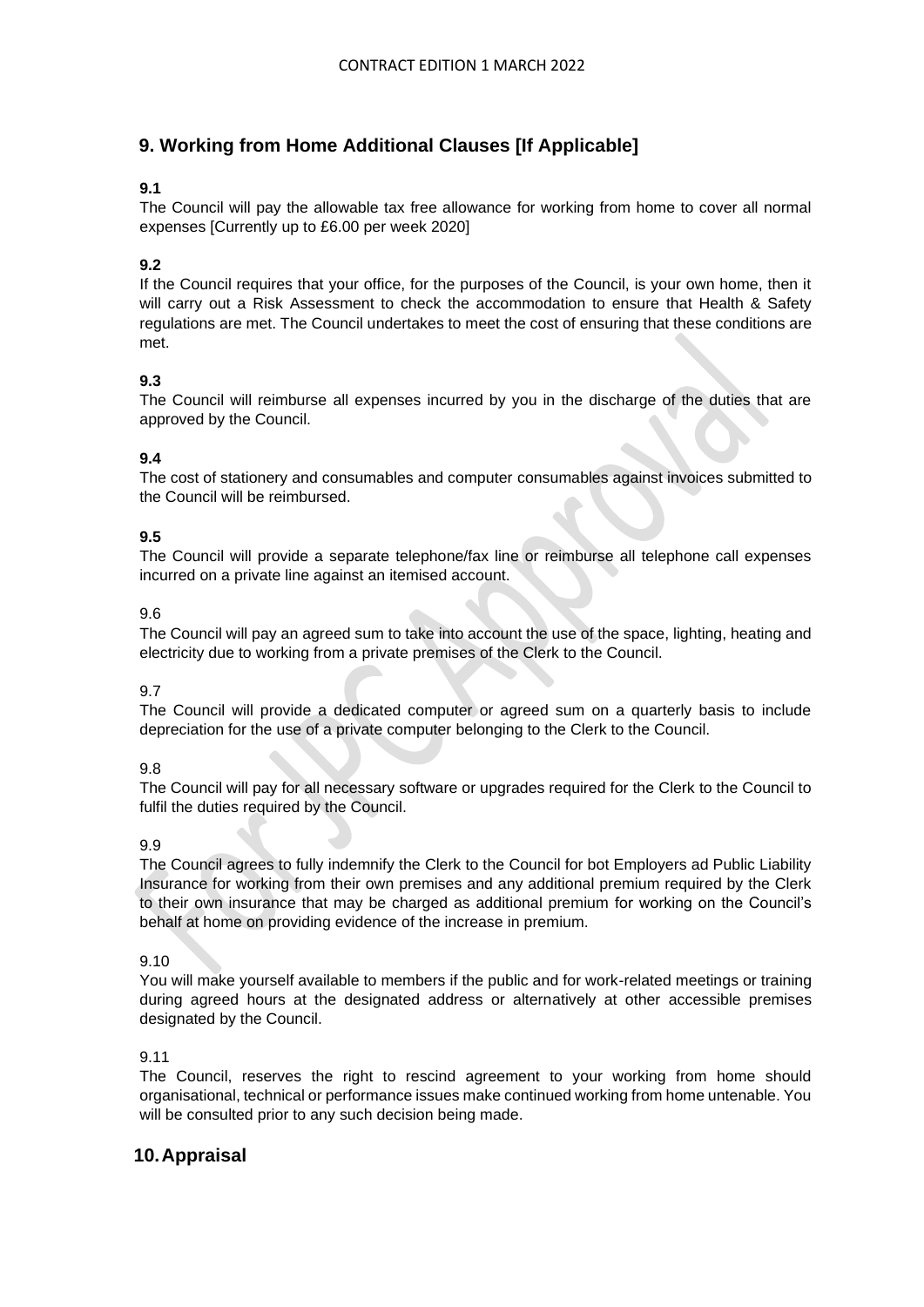#### **10.1**

You will receive an annual appraisal and performance review. Should there be any concern about your performance, other than matters of a disciplinary nature, the Council undertakes to work with you to ensure that necessary training, mentoring and support is provided to ensure that agreed standards of performance are reached in a reasonable time frame.

## **11.Hours of Work**

#### **11.1**

Your hours of work are [insert number] per [insert period] to be worked flexibly to meet the needs of the role.

#### **11.2**

All employees have a statutory right to request flexible working, you must apply in writing for flexible working time conditions.. The Council reserves the right to refuse this application on reasonable objective business grounds. If so, the Council must provide you with reasons in writing.

## **12.Additional Hours**

#### **12.1**

If you are required to work more than you normal working hours servicing the Council and its committees or external events, you will be reimbursed at the normal NJC rate for these hours or you may take time off in lieu at a time agreed between you and the Council.

#### 12.2

Additional hours worked over and above the normal working month of [repeat hours] servicing the Council and its committees or external events, will be reimbursed as paid overtime or time off in lieu at a time agreed between you and the Council.

#### 12.3

Exceptional additional hours required to be worked must be approved by the Council and will conform with the provisions of the Working Time Regulations.

# **13.Annual Leave**

13.1

The calculation of your annual leave commences from the first day of your employment. You are entitles to the normal eight bank and public holidays, to twenty two [or current] working days' leave in each leave year [pro-rata for part time employees]. The year leave year runs for the  $1<sup>st</sup>$  of April to the 31st of March.

13.2

Your leave entitlement will increase to twenty-five [or current] working days per year [pro-rata for part time employees]when you have completed not less than five years of continuous service immediately prior to the commencement of the leave year.

#### 13.3

In addition to normal bank and public holidays, you will be entitled to two extra statutory days [the timing of these extra-statutory holidays will be by mutual arrangement and must be taken at times convenient to the Council].

#### 13.4

If you join the Council from another authority or other qualifying public body, your previous service will be taken into account in calculating your holiday entitlement.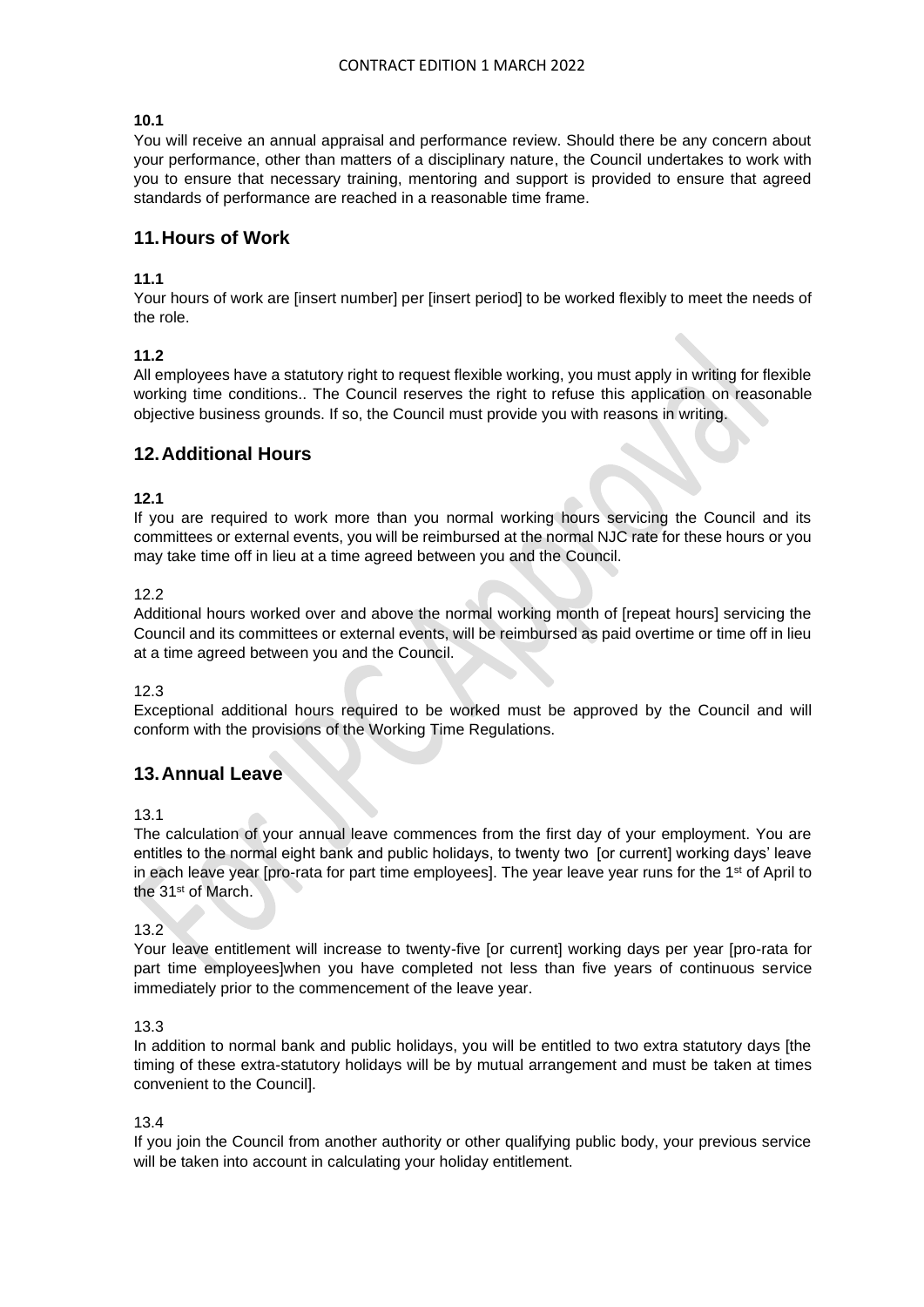#### 13.5

If your employment commended or terminates part way through the leave year, your holidays during that year will be assessed on a pro-rata basis on completed months of service. Deductions form final salary due to you on termination of employment will be made in respect of any leave taken in excess of entitlement.

#### 13.6

Holidays must be taken at times agreed with the Council. By mutual agreement no more than five days leave, except in exceptional circumstances, may be carried forward to the next leave year if you are in receipt of 25 or more day's holiday entitlement. You may be able to carry forward any annual leave entitlement not taken within the leave year as a result of exceptional circumstances, subject to any statutory restrictions under the UK provisions of the Working Time Regulations.

#### 13.7

In the event that you fall sick during the period of your annual leave you will be regarded as being on sick leave from the date of yourself or medical certificate and further annual leave will be suspended from that date unless you notify the Council otherwise.

#### 13.8

Though not included in this statement, you will, following the probation period, be offered other benefits as listed in the Council's benefit policy is available from the Council.

## **14.Sickness Absence**

#### **14.1**

If you are absent from work on account of sickness or injury, you or someone on your behalf should notify the Council of the reason of your absence within two hours of the commencement of your expected start time or as soon as possible, but no later than the end f the working day on which you the absence first occurs.

#### 14.2

In respect of absence lasting up to seven calendar days, you are required to inform the Chair of the Council and self-certificate your absence.

#### 14.3

In respect of absence relating to illness lasting more than to seven calendar days, you must provide a Certificate of Fitness for Work the reason for the absence and thereafter provide a consecutive medial certificate to cover any subsequent period of absence.

#### 14.4

You will be paid your agreed basic remuneration in line with the sickness entitlement at the time of your absence less any sickness taken in the immediate twelve-month period before your first day of absence. The Council will be responsible for reclaiming the Statutory Sick Pay element from HM Revenue & Customs. Entitlement to payment is subject to notification of absence and production of a Certificate of Fitness to Work as required above.

#### 14.5

The Council operates the Statutory Sick Pay scheme, and you are required to co-operate in the maintenance of necessary records. For the purposes of calculating your entitlement to Statutory Sick Pay 'qualifying days' are those days on which you are normally required to work. Payments made to you by the Council under its sick pay provisions in satisfaction of any other contractual entitlement will go towards discharging the Council's liability to make payment to you under the Statutory Sick Pay scheme.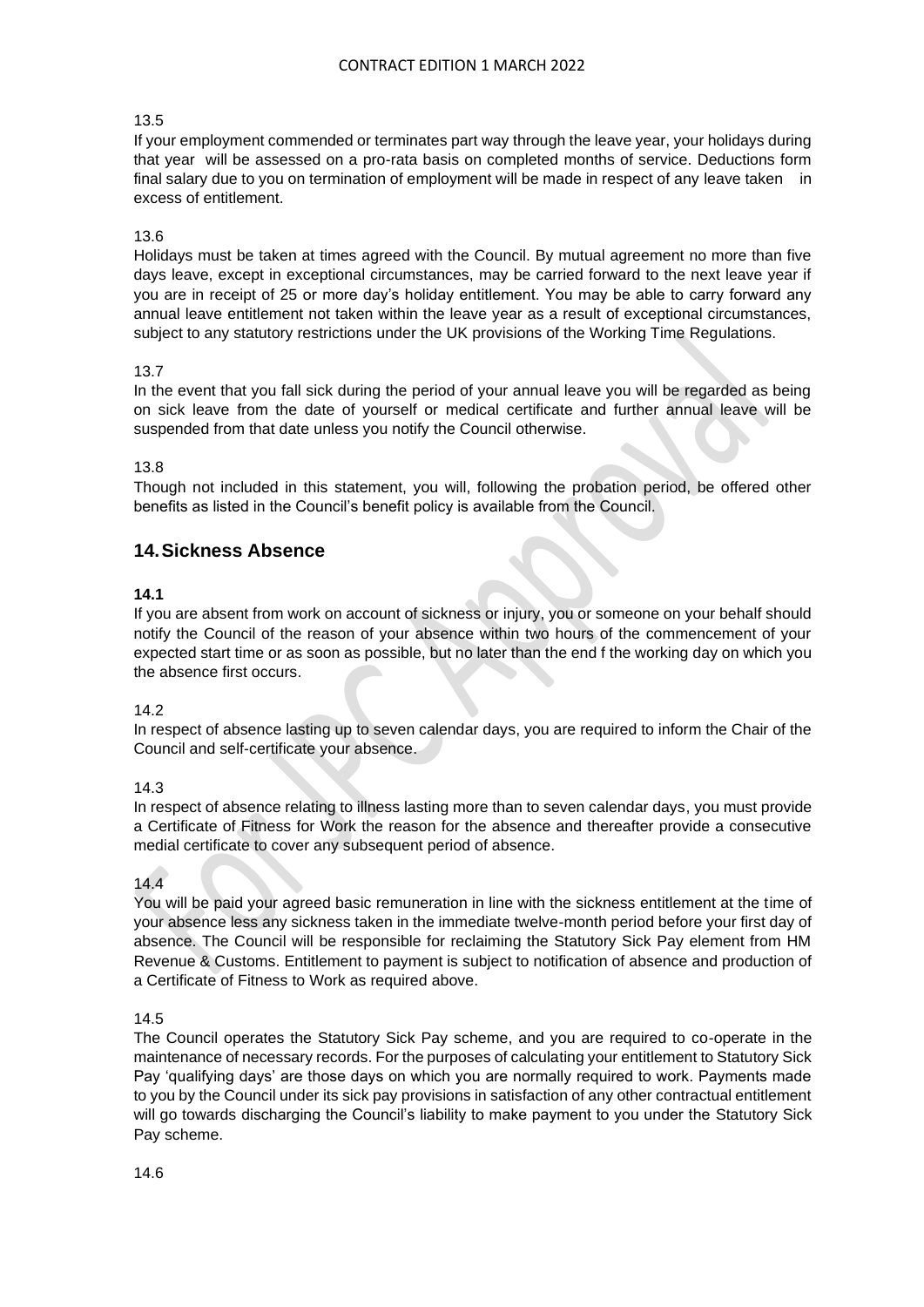The Council reserves the right to ask you at any time to submit to a medial examination by a medical practitioner nominated by the Council, subject to the provisions of the Access to Medical Reports Act 1988 where applicable. Any costs associated with the examination will be met by the Council.

## 14.7

Whilst on absence due to sickness or incapacity you are not permitted to undertake any paid work for another employer or for any other business established by you without express permission from the Council.

# **15.Sick Pay – Scale of Payment**

## 15.1

Subject to the above conditions of this scheme, when absent form duty owing to illness {which term is deemed to include injury or other incapability or disability] you will be entitled to receive an allowance in accordance with the following scale:-

- During the first year of service one month's full pay and [after completing four month's service] two months half pay.
- During second year of service, four months full pay and four months half pay
- During fourth and fifth year of service, five months full pay and five months half pay
- After five years' service, six months full pay and six months half pay

N.B. For the purposes of calculating 'half' pay, the rate of pay for the agreed salary month will be used.

# **16.Family Friendly and Other Statutory Rights**

## 16.1

The Council will allow reasonable time off and other associated rights to comply with any statutory entitlements in respect of, for example, dependent care, family emergencies, maternity leave, paternity leave, parental leave, adoption leave, public or jury service subject, where required, to the employee satisfying any service and/or notification requirements. Notification and/or applications in accordance with the statutory obligations for such leave must be made to the Chair of the Council.

16.2

You must declare on appointment or subsequently if you are or intend to become a member of the Reserve Forces and the Council will then discuss the implications with you.

# **17.Injury or Assault**

## **17.1**

In the event of death or permanent disablement arising from a violent or criminal assault suffered in the course of employment then all insurance payments will be made in accordance with the NJC 'Green Book' of terms and conditions of service.

# **18.Pensions**

## **18.1**

**Pensions:** The Council is required to offer a pension in accordance with the Pensions Act 2008. All eligible workers [aged 22 or over and earning £10,000.00 or over] will be enrolled in a qualifying scheme. This may be the local government pension scheme, or NEST or an alternative scheme.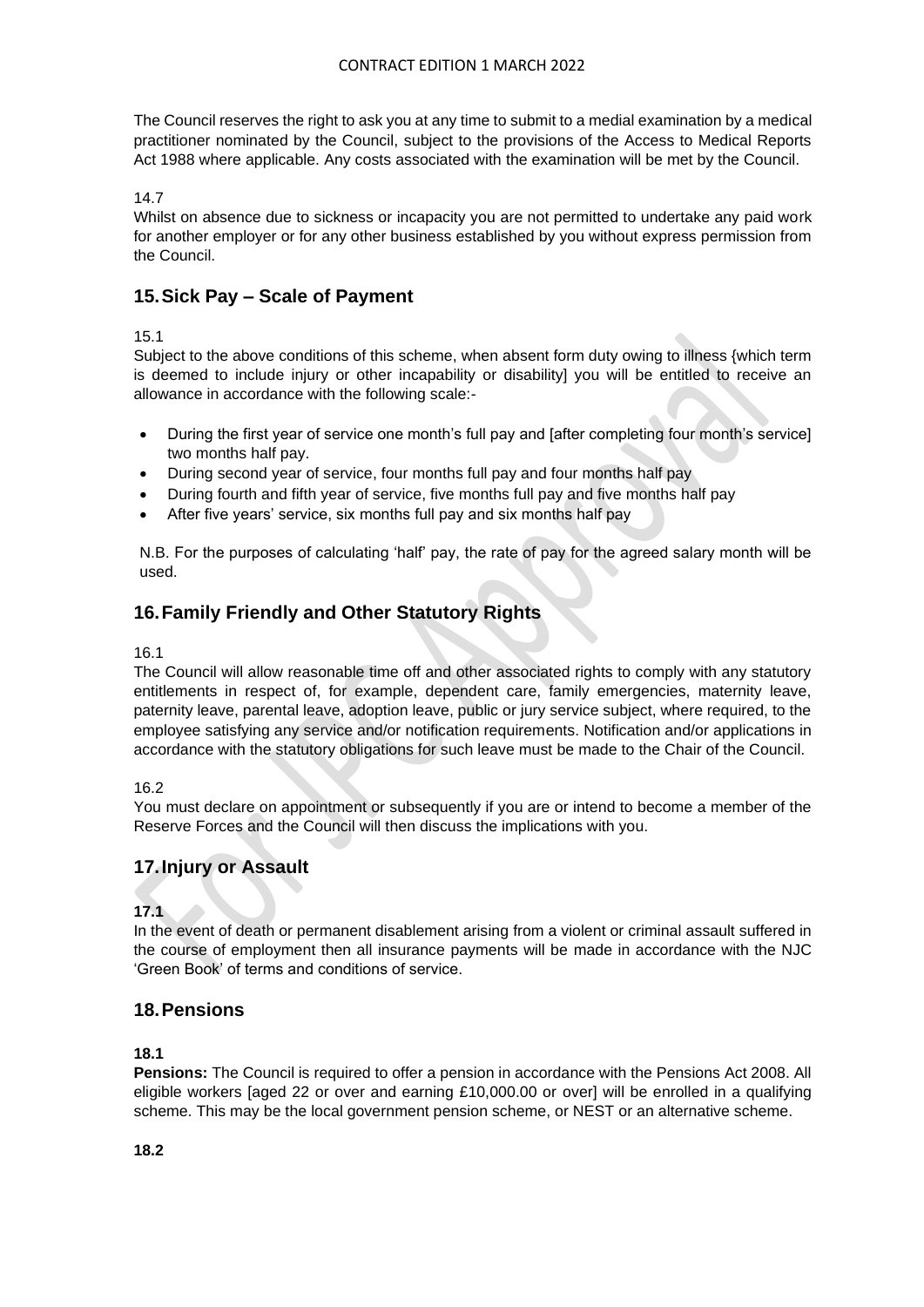#### CONTRACT EDITION 1 MARCH 2022

**Death in Service:** In the event of your death in service any gratuity payments will be paid to your next of kin. Any pension benefits will be paid to your nominated beneficiary, spouse or children in accordance with the provisions of the Penson Scheme.

# **19.Notice of Termination of Employment**

#### 19.1

After completion of probationary period the length of notice which you are obliged to give to the Council to terminate your employment is one month in writing.

#### 19.2

The length of notice which you are entitled to receive from the Council is:-

| <b>Period of Continuous Service</b> | <b>Notice Period</b>                                          |
|-------------------------------------|---------------------------------------------------------------|
| During probation                    | One week                                                      |
| After probation up to five years    | Four weeks                                                    |
| Five years or more                  | One week per year of service to<br>a maximum of twelve weeks. |

#### 19.3

Upon receipt of your written termination of your employment or by the termination date from the Council you are required to surrender to the Council any documents or materials that you have been holding on behalf of the Council.

## **20.Data Protection and Confidentiality**

## **20.1**

You are required to maintain an appropriate standard of confidentiality during the course of your employment in your dealings with the Council. Any disclosures of confidential information [including company, business organisations or personal information about councillors not in the public media, kept on paper records on computers or any other form] made unlawfully outside the proper course of duty will be treated as a serious disciplinary offence. Should you breach this clause after your employment has ended, the organisation may take legal action against you.

# **21.Grievance and Discipline – Dispute Resolution**

## **21.1**

**Conciliation and Mediation:** Before resorting to formal procedures from the employee or from the Council it is the policy of the Council that discussions between both parties should be entered into with the express purpose of resolving the matter though a process of mediation seeking conciliation. Where necessary the Council will seek the services of an external expert to forward this process to reach a conclusion satisfactory to both parties in the dispute.

## **21.2.1**

**Redress of Grievance:** You must apply in writing to the Chair of the Council in line with the Councils' Grievance Policy and Procedure, for redress of any grievance relating to your employment. The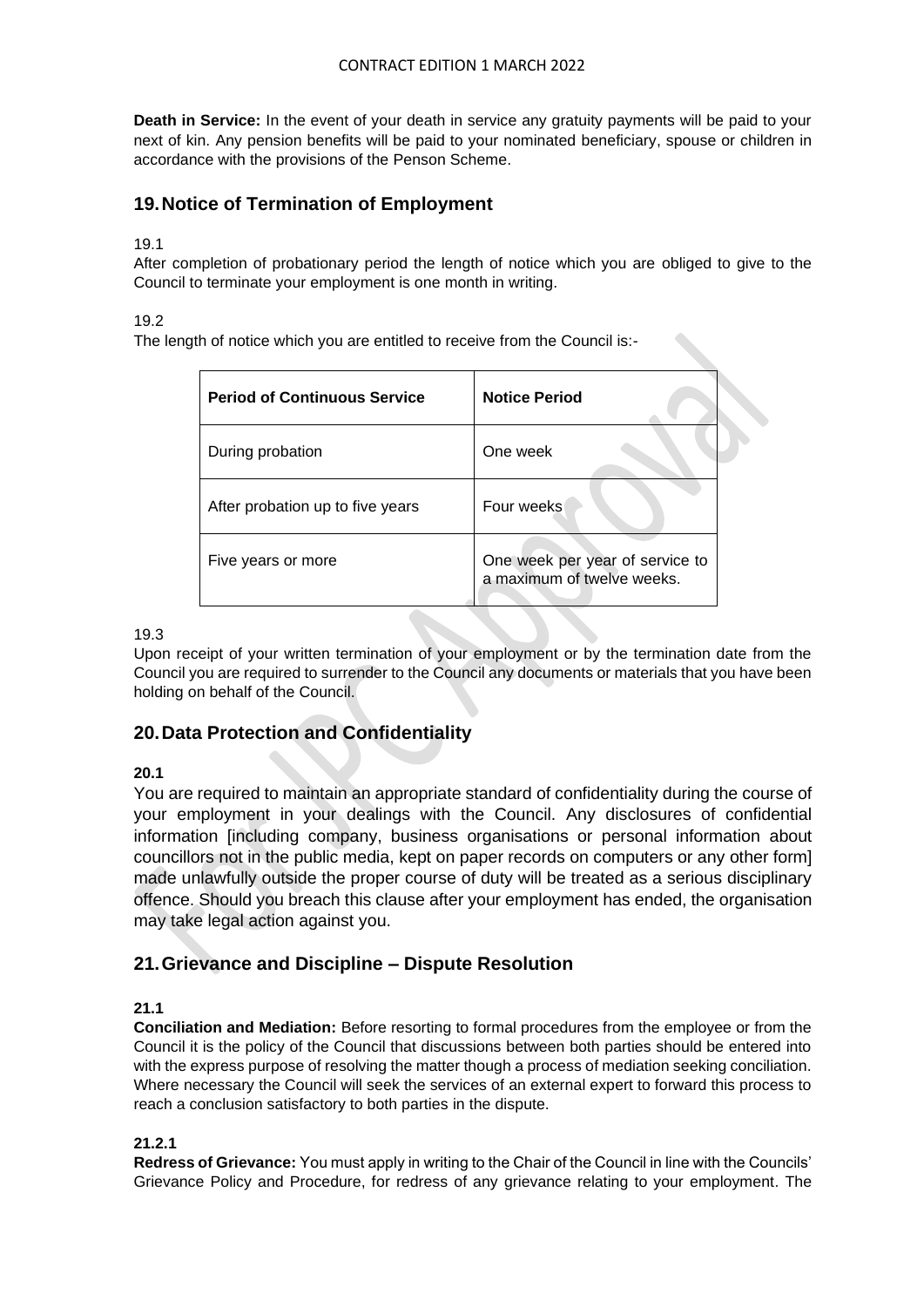Chair shall report your grievance to a Grievance Panel meeting of the Council, held in the absence of the public and press. You will have an opportunity to set out your grievance. The grievance will then be considered, and a decision reached by the Panel.

- **21.2.2** Should you be dissatisfied with the Panel's decision you have the right to make an appeal to the Appeals Panel of the Council.
- **21.2.3** You have the right to have a companion, which may be a work colleague or trade union representative only, at any grievance hearing or appeal.
- **21.2.4** A copy of the Grievance Policy is available from the Council.

# **22.Disciplinary Rules**

## **22.1**

Before any disciplinary action is taken by the Council, a notice in writing giving details of the allegations/concerns sighed by the Chair and authorised by the full Council in accordance with their delegated responsibilities, shall, be given to you. You [together with a companion if you wish may be a work colleague or trade union representative] will have a full opportunity to answer the allegation/complaint at a meeting of the Council's Disciplinary Panel, held in the absence of the public and press. Should you be dissatisfied with the Panel's decision you have the right to make an appeal to the Appeals Panel of the Council.

## **22.2**

A copy of the Disciplinary Policy and all other policies of the Council are available from the Council.

# **23.Health and Safety Regulations, Other Legislation & Council Policies**

## **23.1**

You are expected to familiarise yourself with all the relevant regulations, legislation and policies applying to or made by the Council and ensure that you comply with and ensure that others comply with these as required.

# **24.Equal Opportunity Policies**

## **24.1**

The Council full supports a policy of equal opportunities, you will be provided with a copy of this policy.

# **25.Training and Development**

## **25.1**

It is essential that the Officers and employees of the Council maintain up to date knowledge of their function and duties. To this end the Council will expect and support your necessary agreed training and development and meet all course and examination expense and any trave and subsistence incurred on the scale set down as paid working hours. In addition, reasonable agreed time for study in paid working hours will be given.

## **26.Indemnity**

## **26.1**

The Council undertakes to indemnify its officers against any actions of commission.